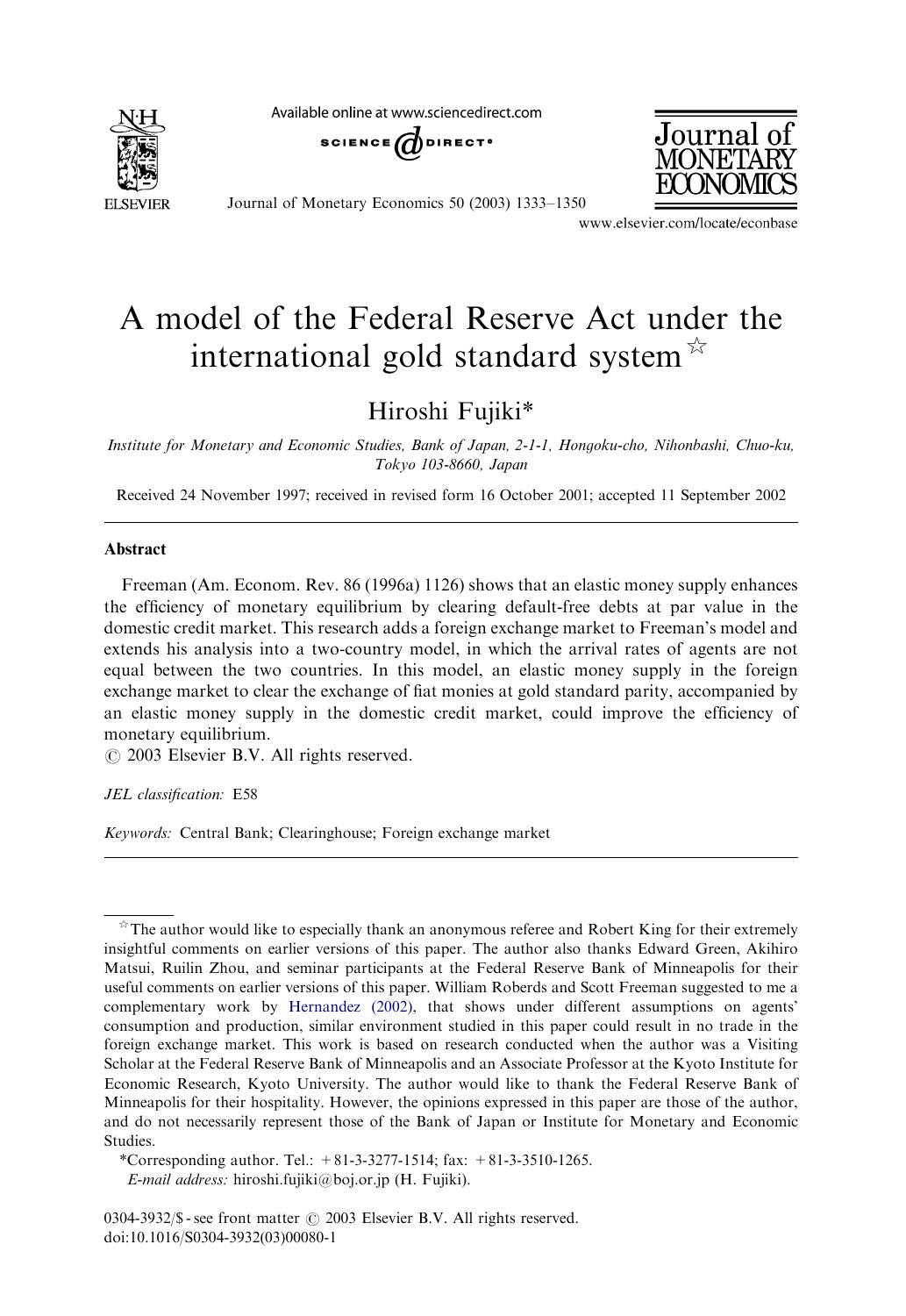## 1. Introduction

The Federal Reserve Act of 1913 established a nationwide settlement system with a lender of last resort, aimed at preventing seasonal fluctuations in interest rates by supplying money elastically in accordance with the Real Bills Doctrine. [Freeman](#page--1-0) [\(1996a, b\)](#page--1-0) demonstrates why such a central bank operation is desirable in general equilibrium monetary models. He considers an economy where agents are spatially separated, and thus, private debt incurred between two parties can only be redeemed with fiat currency at a central clearing area. Suppose that the departure rate of creditors from the central clearingarea is higher than the arrival rate of debtors. In this case, the amount of currency available at the central clearingarea is less than the par value of debt, and late-departing creditors can buy the risk-free assets of earlydeparting creditors at discounted prices in exchange for fiat money. The resulting equilibrium will be liquidity-constrained. Suppose a central bank issues additional fiat money to purchase the IOUs of early-departing creditors, and receives fiat money from the debtors at the central clearing area. Then, the IOUs of earlydeparting creditors can be cleared at par value, and the money stock remains constant as longas this central bank takes the money received from the debtors in the second-hand debt market out of circulation. Such a central bank intervention leads to an optimal allocation of resources. By this reasoning, Freeman shows that an elastic money supply to smooth the seasonal fluctuations in the nominal interest rate in the short run, and a constant money supply in the longrun, are consistent and desirable policies.

As [West \(1974\)](#page--1-0) argues, like the Real Bills Doctrine, the international gold standard system was an important foundation for the Federal Reserve Act of 1913. Therefore, this paper extends Freeman's model into a two-country model under gold a standard, and seeks additional policy implications. The analysis in this paper shows that an elastic money supply in both the domestic debt market and the foreign exchange market arranged by the central bank *a la* Freeman is required to enhance the efficiency of monetary equilibrium. More specifically, consider the two-country model of [Freeman \(1996a\)](#page--1-0), in which old creditors are subject to taste shocks. They want to consume young foreign debtors' goods in their second stage of life with a small probability. Suppose that old creditors know their preference for foreign goods only after their debt is settled in their domestic central clearingarea. Due to the country-specific cash-in-advance constraint, old domestic creditors must pay foreign currency to obtain goods from young foreign debtors. Imagine the ''turnpike'' of [Townsend \(1980\)](#page--1-0) that connects the central clearingareas of two countries. Old creditors with taste shocks travel this turnpike, and they meet old creditors coming from the other country at a trading post. They exchange their fiat money for the fiat money of the other country. Suppose that the arrival rates of old creditors with taste shocks to the trading post are not equal between two countries. For example, if one country is inhabited by many bankers (or late-departing creditors), only a small fraction of old creditors come to the foreign exchange market in the early stages of the market transaction. Then, the currency of a country with a large banking sector might be in short supply, compared with the gold standard parity. In such a